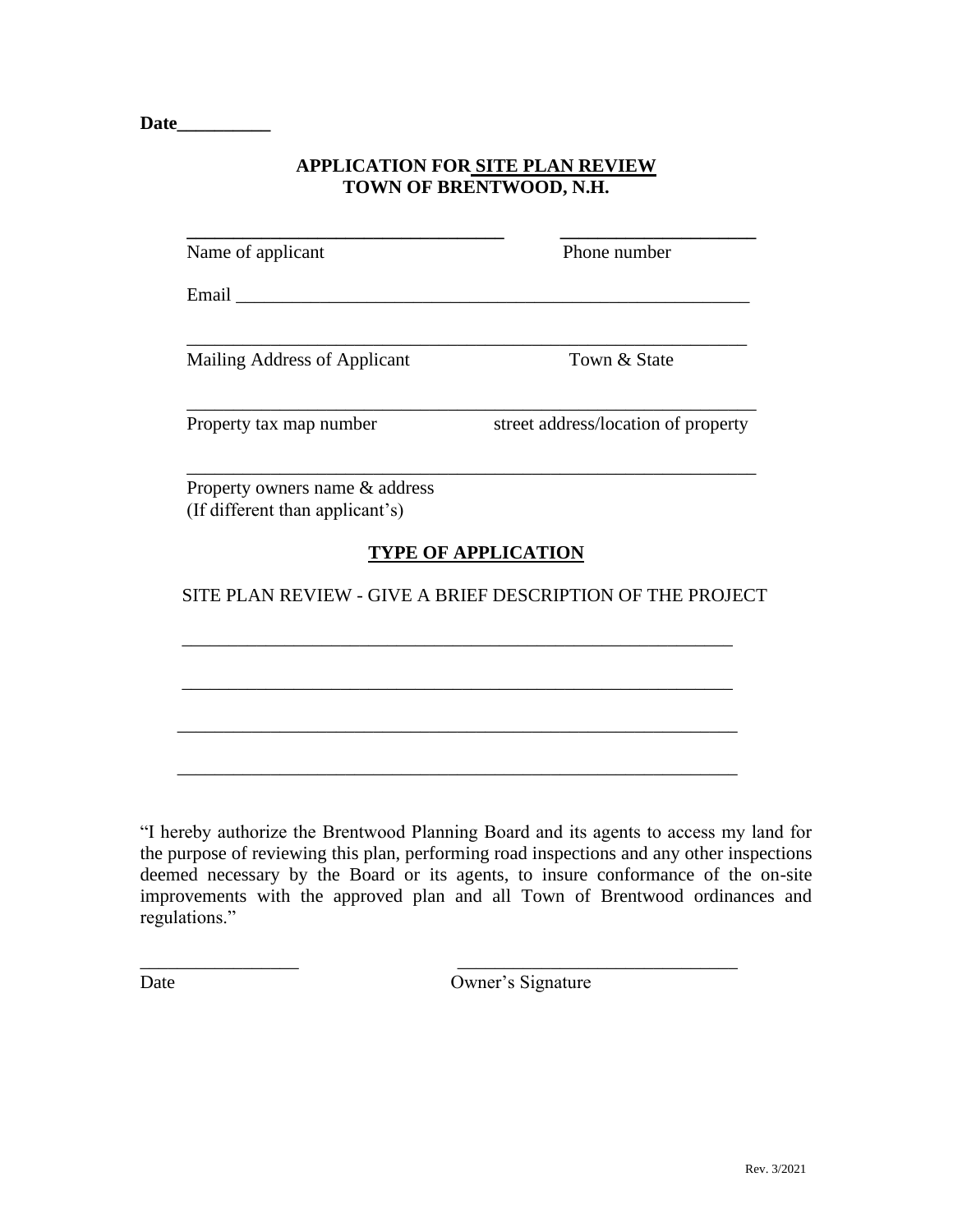Name of Applicant \_\_\_\_\_\_\_\_\_\_\_\_\_\_\_\_\_\_\_\_\_\_\_\_\_\_\_\_\_\_\_Date\_\_\_\_\_\_\_\_\_\_\_

Location of Property

## **SITE PLAN REVIEW APPLICATION - CHECKLIST TOWN OF BRENTWOOD**

must be paid prior to the recording of the mylar. **FEES**: The following is a partial list of fees that may be charged, when applicable, and

The following fees are to be paid upon application to the Planning Board:

- \_\_\_\_\$200.00 for application and secretarial fees non-refundable
- \_\_\_\_\$200.00 Professional Planner non-refundable
- Board. **MUST BE ON 1" x 2 5/8" mailing labels, in TRIPLICATE** scientist whose professional seal appears on any plat submitted to the and the name & address of every engineer, architect, land surveyor, or soil the applicant, owner of the subject property/s (if different than applicant) \_\_\_\_\$ 10.00 per abutter -Cost of certified mailings to each land owner within 200 feet,
- $$125.00$  for legal notice
- \$2,500.00 for Town Engineer Plan Review
- \$1,500.00 for Professional Fire Protection Review

Recording Fees and Consultant Fees that may apply:

\_\_\_\_\_\_Town Engineer

- \_\_\_\_\_\_Fire Chief
- \_\_\_\_\_\_Fire Consultant
- \_\_\_\_\_\_Town Counsel
- \_\_\_\_\_\_Rockingham Planning Commission, if additional time is required
- \_\_\_\_\_\_Any other professional consultants required by the Planning Board
- \_\_\_\_\_\_Fax, photocopies, express mail, etc.

applicable, to be considered complete. A Site Plan Review application shall contain the following information, where

- \_\_\_\_ Letter of Intent
- **Letter of Authorization**
- \_\_\_\_ Copy of the Deed
- \_\_\_\_ List of Abutters and addresses **on mailing labels, in triplicate**
- **labeled with their tax map references**. **parcel along with all abutting parcels within two hundred feet. Each parcel shall be** \_\_\_\_ 7 full size, and 2 - 11" x 17" copies of the plans **Cover sheet shall show the subject**
- \_\_\_\_\_ PDF of the plan set submitted via email or on removable electronic media